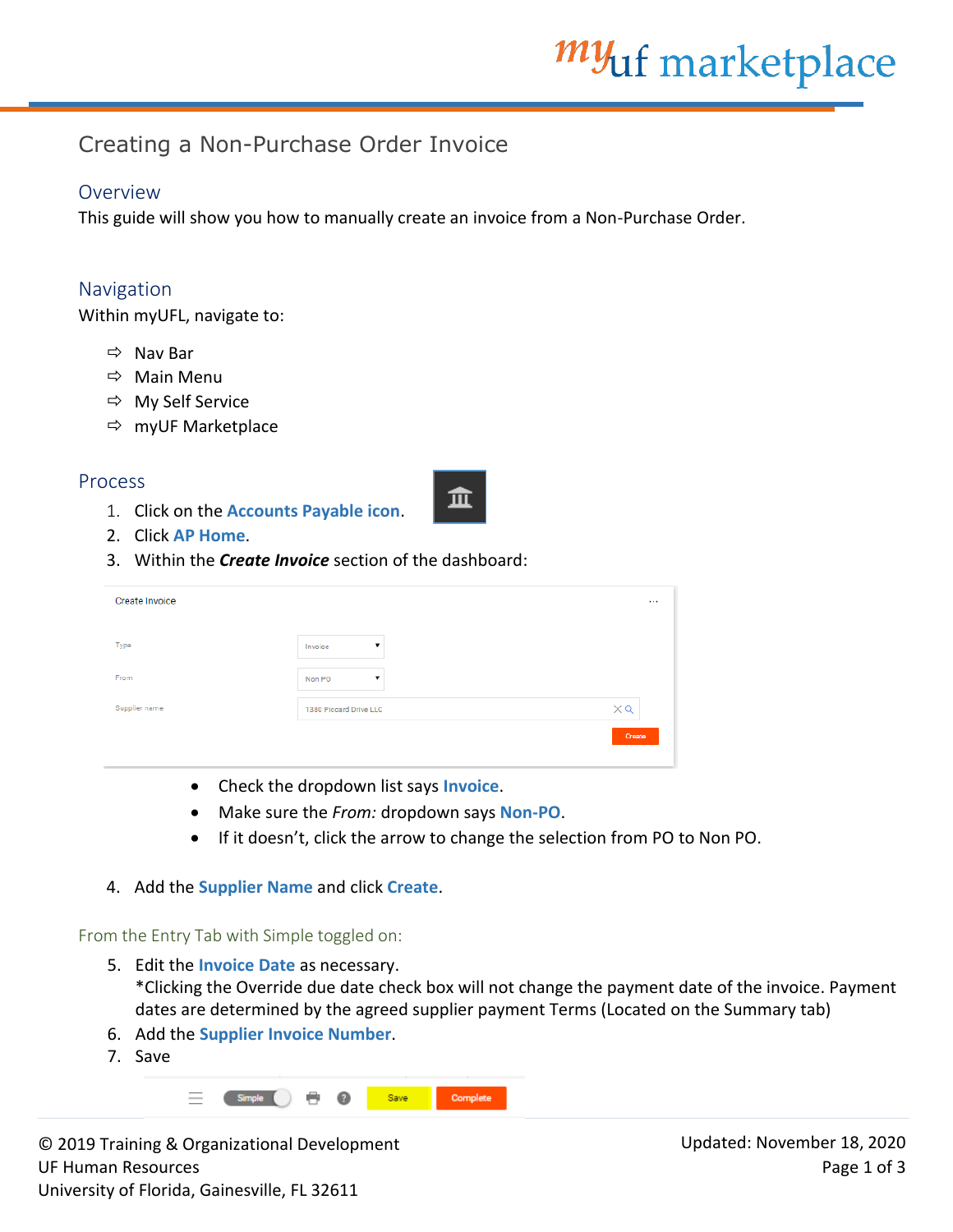## *my*uf marketplace

## 11. Click **Save**.

| Simple Manual Entry Buyer Invoice Approvals Matching Comments Supplier Messages Attachments History |                                                                                                                                                |                                    |  |
|-----------------------------------------------------------------------------------------------------|------------------------------------------------------------------------------------------------------------------------------------------------|------------------------------------|--|
|                                                                                                     |                                                                                                                                                |                                    |  |
| Invoice Number<br><b>Invoice Date</b>                                                               | no value<br>$\Box$ o<br>10/1/2019                                                                                                              | Add new PO<br>Add Non-PO Item      |  |
|                                                                                                     | mm/dd/yyyy                                                                                                                                     | Description                        |  |
| Due Date                                                                                            | <b>M</b> Override due date<br>10/1/2019<br>mm/dd/yyyy                                                                                          |                                    |  |
| Invoice Owner (Requisitioner)                                                                       | AP Training1<br>Select a different user                                                                                                        |                                    |  |
| Supplier Name                                                                                       | Jasons Deli                                                                                                                                    |                                    |  |
| Supplier Account No.                                                                                |                                                                                                                                                |                                    |  |
| Supplier Invoice No.                                                                                |                                                                                                                                                | expand   clear                     |  |
|                                                                                                     | O For requisitions, Shoppers may complete this field or proceed to<br>Assign Cart to a Requestor. For invoices, this field is required for the | Subtotal                           |  |
|                                                                                                     | document to continue for approval.                                                                                                             | D (Do Not Use - Invoice will FAIL) |  |
| Remit To                                                                                            |                                                                                                                                                |                                    |  |
| Remit To Location List                                                                              | edit                                                                                                                                           |                                    |  |
|                                                                                                     | PO Box 4869 Dept 271<br>Houston, TX 77210-4869                                                                                                 |                                    |  |
|                                                                                                     | United States                                                                                                                                  |                                    |  |
|                                                                                                     | Address Id 1002                                                                                                                                |                                    |  |
| Shipping address<br>no address                                                                      |                                                                                                                                                |                                    |  |
| Save                                                                                                |                                                                                                                                                |                                    |  |

*You may notice a check box below the Subtotal called "(Do Not Use – Invoice will Fail)". This is NOT where you need to add any information. Any information inserted in these fields will create an error. Discount, tax, shipping, and handling information should be added as [Non-PO Lines.](http://training.hr.ufl.edu/instructionguides/myuf_marketplace/add_non-PO_line.pdf)*

- In thg <sub>HH</sub> the General section of the Buyer Invoice tab, click the second edit button from the top. This one is located beside the Invoice Date line.
	- 13. If Special Handling is required...In the **Payment Justification** field, select the Handling Code needed, provide the justification, contact information, etc.
	- 14. Click **Add Attachments** and add an internal attachment to the Invoice. *Existing documents from the purchase order may be present. You can still attach documents as advised above. You don't need to modify the existing attachments. If you don't have space to attach your documents, contact the myUF Marketplace Helpdesk.*
	- 15. Scroll down to add Chartfield information.
	- 16. Enter a justifiable **Business Purpose.**
	- 17. Add the **PO Business Unit**.
	- 18. Enter your **Chartfield information** (the Chartfields below are required on all transactions).
		- Dept ID
		- Fund
		- Program
		- Account
		- Budget Reference

19. Click **Complete: By Click This Button, You Acknowledge Receipt Of Goods And Services On Behalf of UF**

\*Tip: Unless a specific invoice line has a GL allocation listed, it will use the invoice header to pay the invoice line